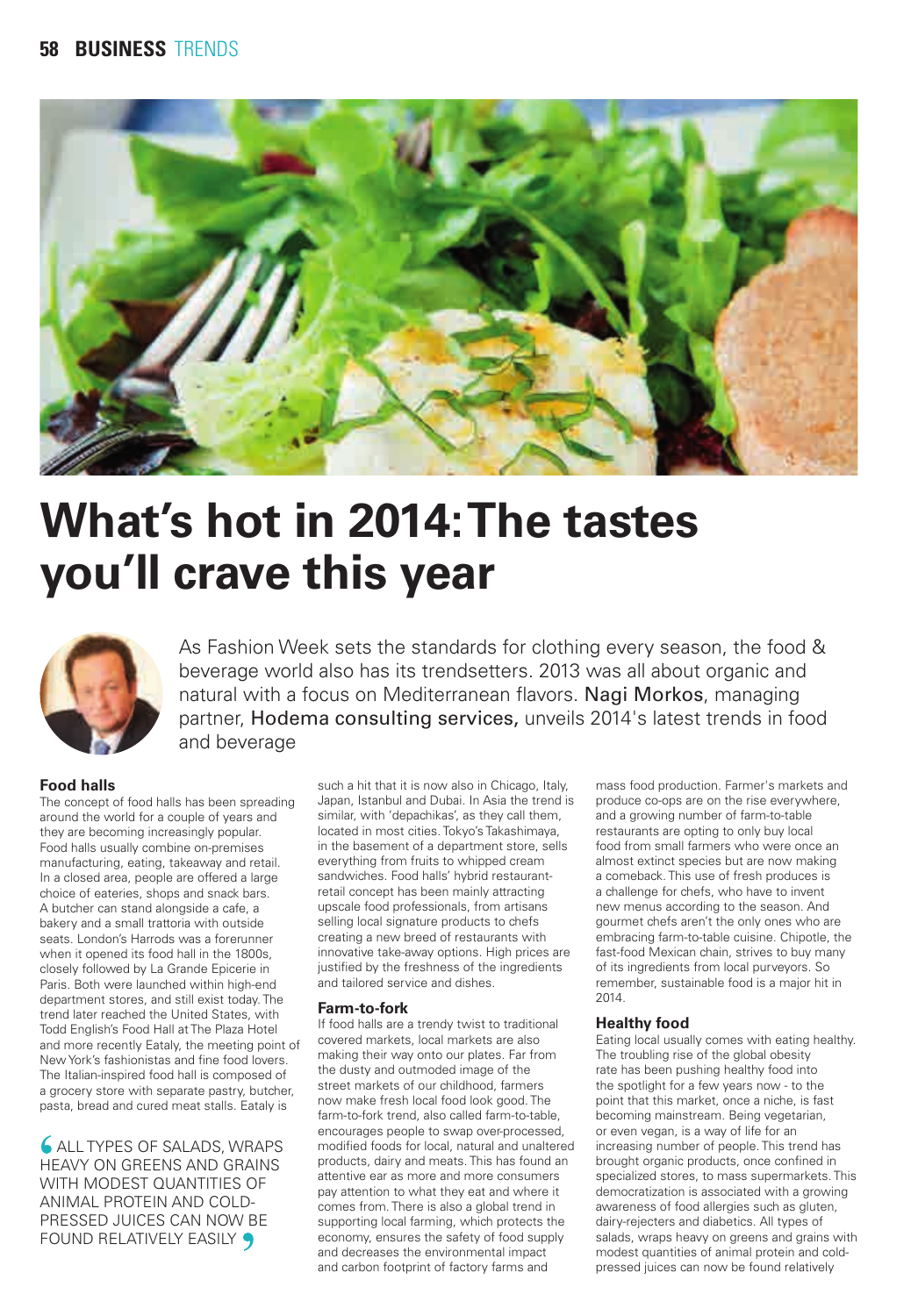## **6 THE LATEST CRAZE IS TO SHARE** THE FOOD WITH YOUR FRIENDS, TAPAS STYLE 9

easily. The trend has even been picked up by restaurants, such as Sweetgreen, a 20-unit chain based in Washington, and Veggie Grill, with more than 20 outlets throughout the United States.

#### **Fresh casual**

The trend of fresh food has been picked up by the lower end fast food chains, also known as 'healthy fast casual'. They started by introducing new produce in their meals, such as kale, and replacing fat and cream by spices. Vegetarians, vegans and people with allergies have long been asking for meals that suit their needs, without them having to pay more than others. Their calls have now been answered, with healthy joints emerging everywhere. Even vegans can now find what they crave for. The reference on the market is the Canadian Freshii, which since 2005 has expanded to 75 outlets in 8 countries. For sandwich lovers Au Bon Pain offers wholegrain breads, veggies, and hormone-free chicken. It even provides on-site nutritional information via computer kiosks, so that clients can know each option's calories, fat, and sodium. The healthy fast casual trend shows how you can change your cooking habits without changing the ingredients. That was the goal of Noodles and Company, which replaced fried grease with soybean oil. World-famous fast-food chains have also jumped on the bandwagon, slowly introducing healthy produce to their menus. McDonald's has started promoting some of its meals as part of the Weight Watchers points system, and Subway has hired the winner of TV hit program The Biggest Loser to represent the brand.

## **Small plates/tapas style**

This year is not only about what you'll eat, but how you'll eat it. The latest craze is to share the food with your friends, tapas style. Bar snacks, appetizers and starters, along with beer or wine have been popular for a while, but now the trend is evolving towards more refined dishes, such as local ham, fish and cooked vegetables. These plates offer options for creativity, both for the chefs and their clients, who can taste as many dishes as they fancy. On the financial side, it attracts a younger crowd with smaller wallets: many dishes can be hand-held with an average cost of USD 4 per plate. It also enables restaurants to increase their profit margins on food sales. All types of cuisines can be turned into tapas: casual chain T.G.I Fridays has launched its 'Taste and Share' menu, The Cheesecake Factory offers 'Small Plates and Snacks' as well as California Pizza Kitchen and the Italian eatery Olive Garden.

### **Fun dining**

Some restaurants are also experimenting with the dining experience. The new trend of 'eatertainment', which plays with the clients' senses, is emerging with new smells, temperature, sound and light changes. Ultraviolet in Shanghai takes its high-spending guests to a secret room that radically shifts moods with each course, by means of lights in the floor, 360-degree high-definition projectors, swings in air temperature, smell diffusers, 22 speakers, LEDs, etc. The Casino de Madrid in Spain diffusers control temperature and humidity, occasionally drifting aromas of mushrooms or grass. In New York, The Pass contains a giant screen and guests can chat in 'real' time with produce suppliers. In Spain the owners of Can Roca project images onto their dishes. They have created 'Il Somni', a 12-course banquet-opera. >



# **G** THE NEW TREND OF 'EATERTAINMENT', WHICH PL WITH THE CLIENTS' SENSES, IS EMERGING WITH NEW SMELLS, TEMPERATURE, SOUND AND LIGHT CHANGES<sub>9</sub>